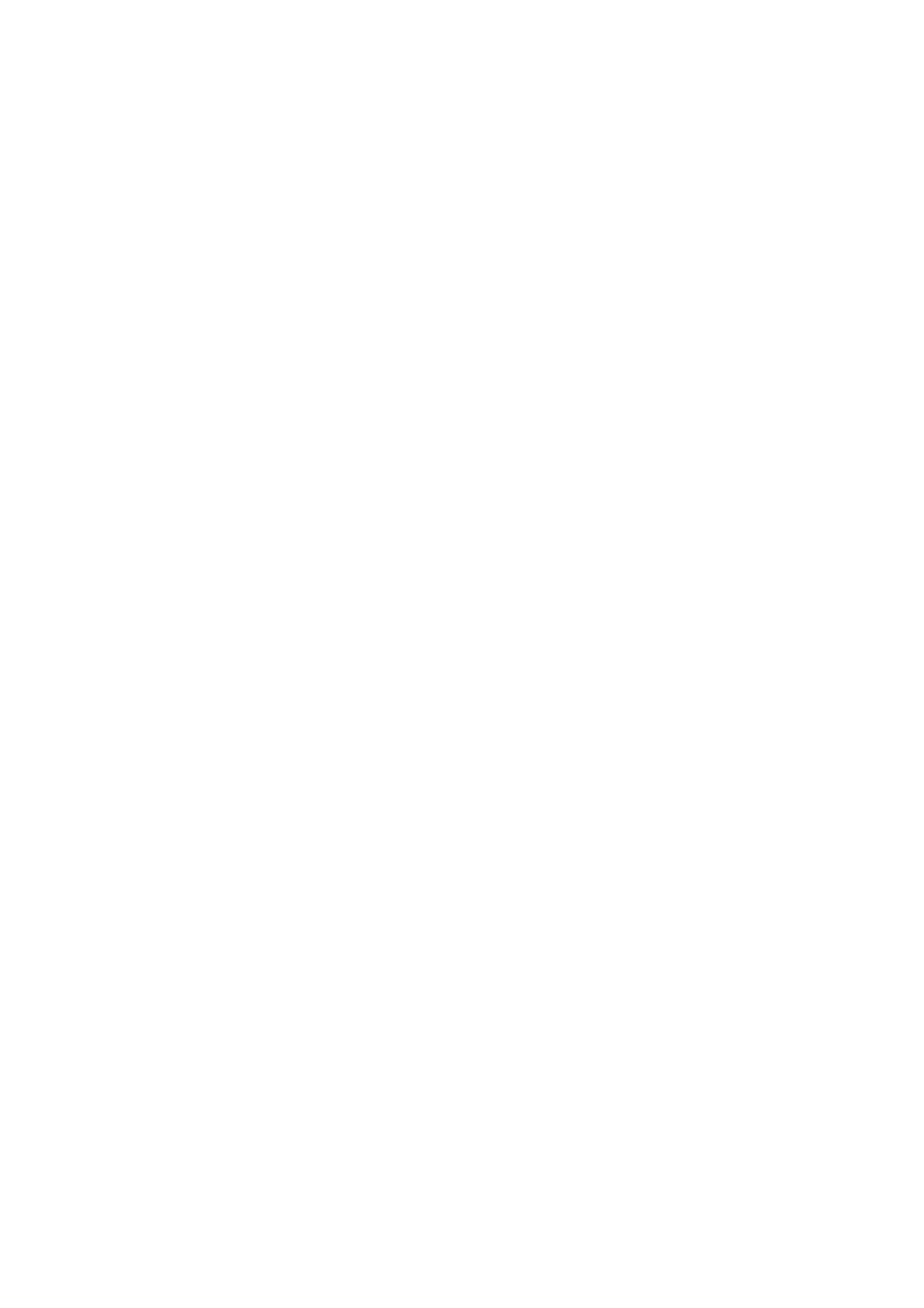### **Forthcoming Events**

 **September** - Sundries Centre re-opens (9.30 to 11.00) after Summer Break **September** - outing - Wisley Garden and Flower Show **September** - Autumn Show **September** - Sundries Centre is open **October** - Sundries Centre is open **October** - Evening Talk by Juliette Sargeant - see below **October** - Coffee Morning and plant sale **October** - Sundries Centre is open for the last time this year **November** - AGM, followed by a talk entitled Nymans by Joe Whelan **December** - Christmas Social - see below

## **Talk - 9 October @ 8pm - Juliet Sargeant - Secrets of a Chelsea Garden Gold Medal: The Modern Slavery Garden**

Juliet Sargeant is one of the BBC's 100 inspiring and influential women around the world for 2018 and has appeared on Gardeners World; regular coverage of The RHS Chelsea Flower Show; BBC's Inside Out; Ch4's Operation People Power and Village of the Year.

Her previous career in hospital medicine, informs her unique approach to designing gardens and communicating the importance of landscape to our health and well-being. She teaches garden design and planting to garden enthusiasts at her Sussex Garden School.

In 2016, Juliet designed the Modern Slavery Garden for the RHS Chelsea Flower Show. It was Chelsea's first social campaign garden and was awarded a Gold Medal and the People's Choice Prize.

She has had experience as a member of the RHS selection panel for show gardens and acts as a judge, won awards from the Society of Garden Designers for sustainability and hard landscaping design and became a fellow of this society in 2017 for her contribution to garden design and horticulture. She has been celebrated for her role as a change-maker and role model in the black and asian community*.*

She was also been one of the Evening Standard's 'Progress 100' influential people.

Doors open 7.30pm - entry £2.50pp (£5 non-members)

*(Many of you will know that Wendy Dumbleton arranges our excellent programme of Evening Talks and, if need be, please contact Wendy - 01444 482633 - for more information about these talks.)*

### **Christmas Social** - **6th December**

Tickets go on sale at the October coffee morning, the October talk and the AGM. The ticket numbers will be limited to 114 and will be sold on a first-come, first-served basis and to members only. The ticket price is as last year at £10. The entertainment this year is again provided by the Sundown Ukulele Band. Come along and enjoy yourselves,

The format is changing this year in that we will not be having a bar so you will need to bring your own drink and glass. As you will appreciate a lot of hard work by the committee goes into organising this evening and by not having a bar this will ease the workload.

Those of you who are members of the Lindfield Club will be able to buy your drink from there.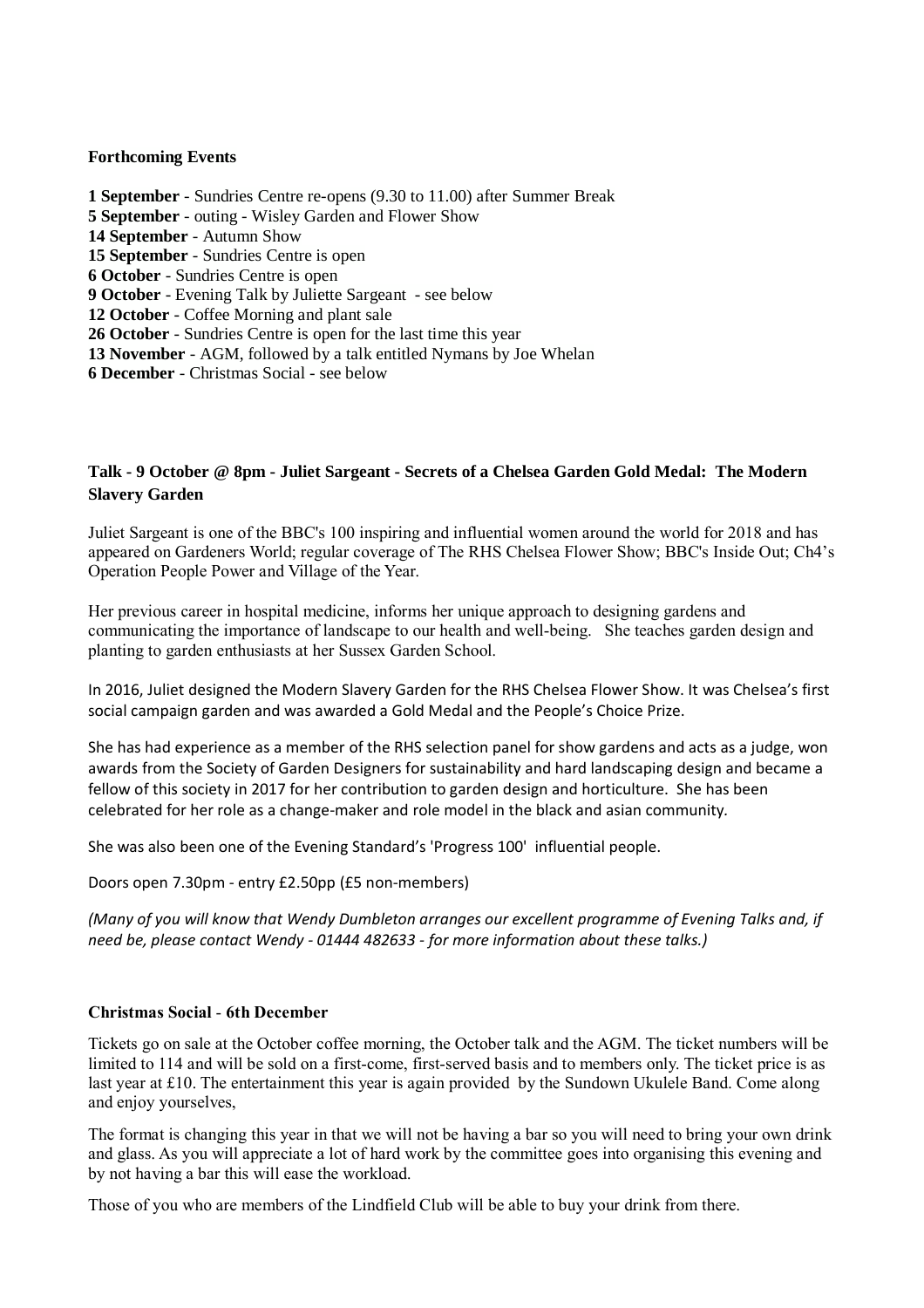For more information contact Pat Whetstone 01444 483236/whet25@btinternet.com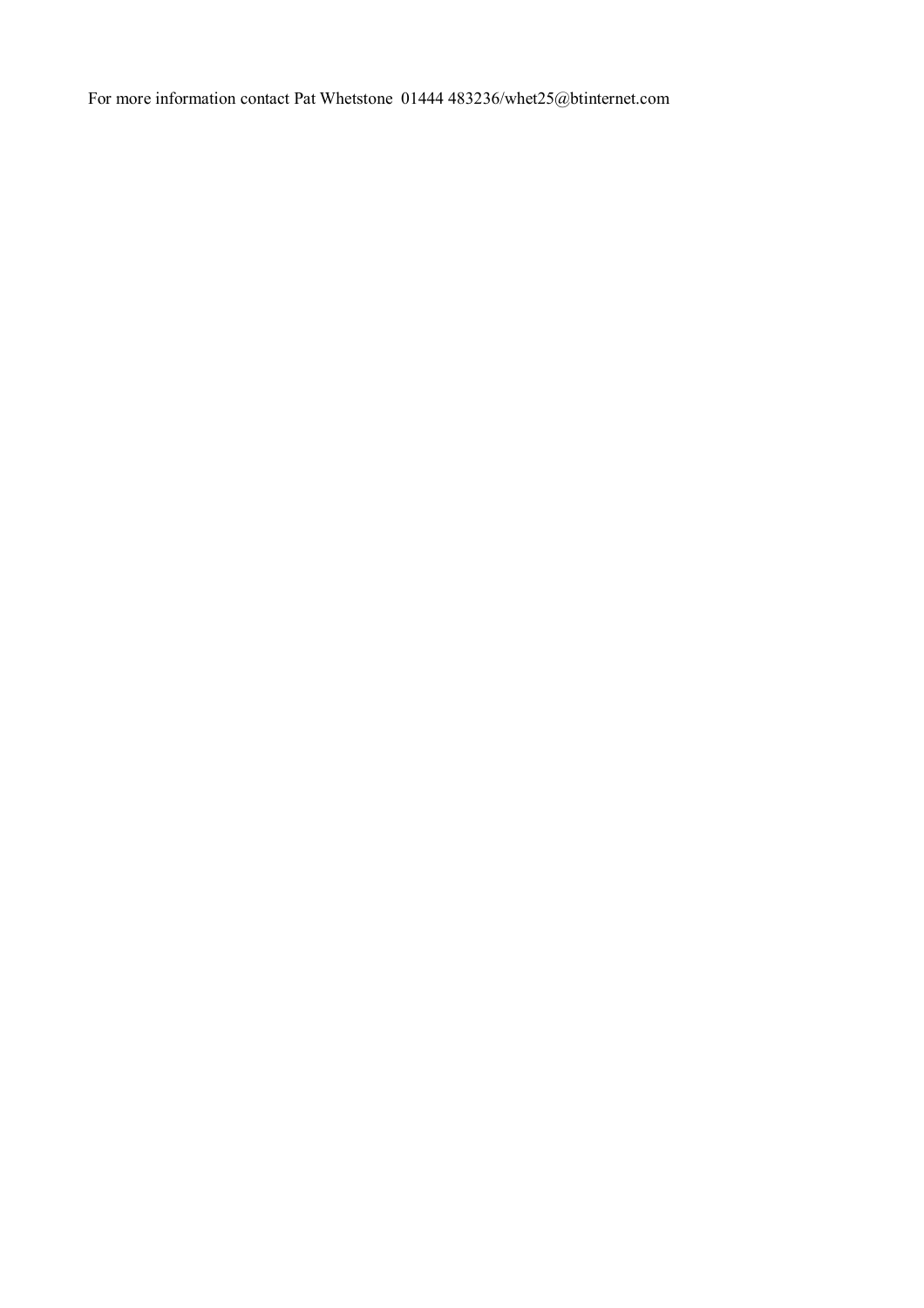#### **Seed swap 2020**

A reminder that now is the time of year to make final thoughts about saving seeds including unused surplus purchased seeds for the seed swap at the coffee morning on 1 February 2020 and our following events at the KEH

#### **Suttons's and Dobbies's Seeds - 25% off**

The 2019/20 catalogues of Suttons and Dobies should be available at our October Meetings or the AGM.

The advantages of purchasing from these companies are obvious in that LHS Members ordering their seeds and plants for themselves or acquaintances, through the LHS will receive a 25% discount on Seeds and a 10% discount on other items. It does not matter how much you order eg £5 or £50 it all adds to the total on which the Society itself gets a commission (dependent on the total amount of seeds ordered). So if you intend purchasing (or are thinking of purchasing seeds etc.) please consider the Suttons and Dobies catalogues and make use of the arrangement we have with each company, **both of which are award winning suppliers of seeds and plants**.

There is usually a postage charge with orders so anyone only wanting a few packets of seeds where the postage outweighs the saving, can send their order to Michael Elliott, (23 William Allen Lane, Lindfield RH16 2SE) who will make a collective order and share out the cost of postage. If you would like to reserve a catalogue please phone Michael on 483039, leaving your name and address and which catalogue (or both of them) you would like.

#### **Summer Show.**

Yet again the Summer Show had to compete against the Women's tennis final at Wimbledon but the turnout was excellent and everyone who attended was treated to a lovely display of flowers, fruit and vegetables. The colour and aroma in the KEH was well worth the visit. The photographic competitions were again popular and it was good to see the Junior sections, cookery and handicraft well represented.

As ever, the success of the afternoon was enhanced by the 'tea, cake and chat' in the Jubilee Room in which the sale of excellent quality plants again proved very popular.

The following awards were made at the end of the afternoon:-

Don Booker Fuchsia Cup - Jacqui Essen Gilbert Cup - Rolf Loyd Williams Thornbery Trophy - Doreen Orton RHS Banksian Medal - Andrea Browne Filmer Cup - Jennifer Purdon Fruit Cup - Chris Gurr Lemmey Cup - John Rieley Fuchsia Society Blue Riband - Peter Browne Savill Cup - Richard Hilson Kieron James Toys Shield - Florence Fearn Hughes The Junior Shield - Alice Anderson The LHS Junior Cup - Teddy King

The 'Best in Show' awards were, Vegetable - Richard Hilson, Pot Plant - Jacqui Essen, Cookery - Lorelie Hilson, Handicraft - Jeff Essen, Floral Art - Jennifer Purdon, Fruit - Chris Gurr and the best display in a Trug was won by Andrea Fall.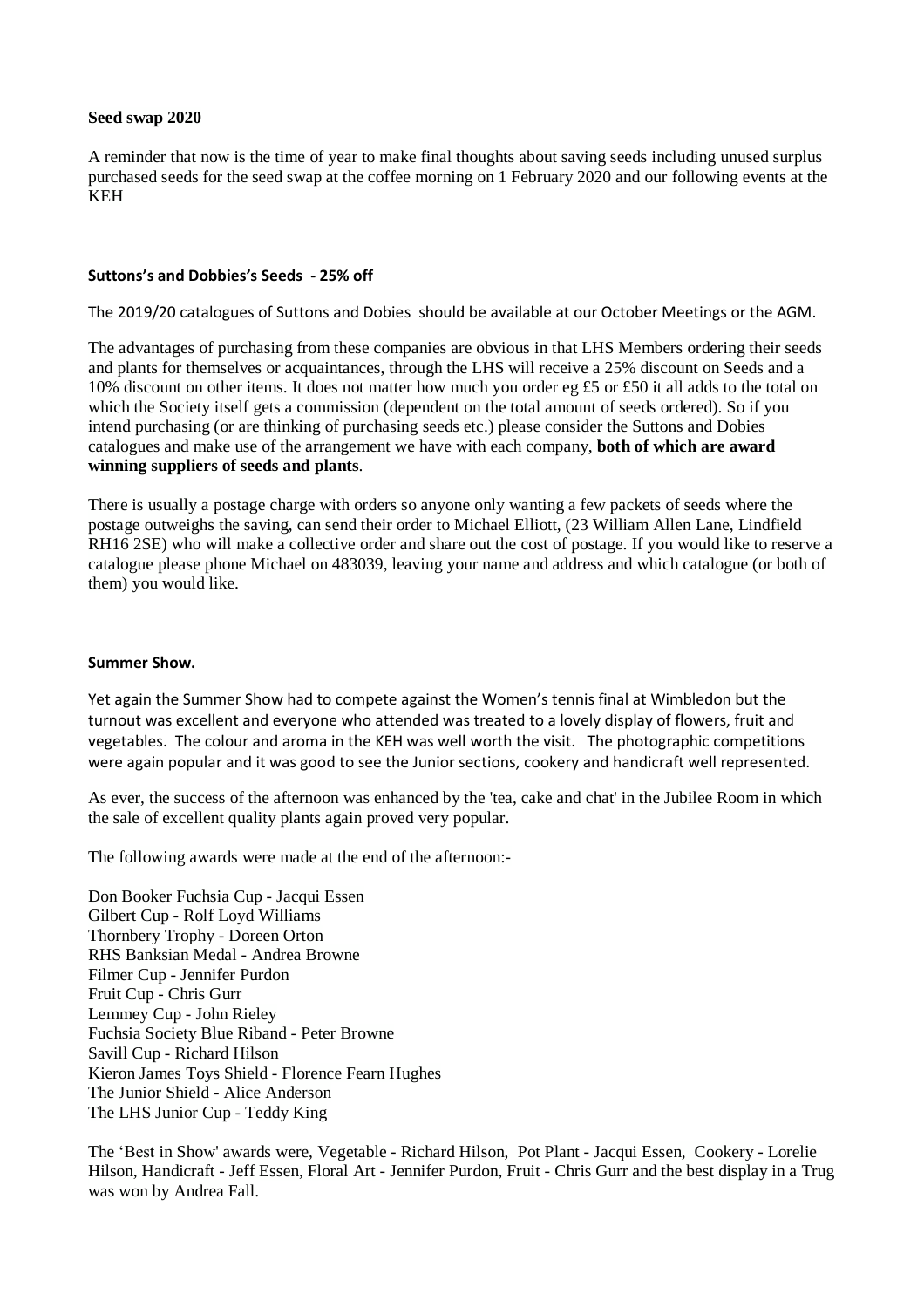On behalf of your Committee I thank the exhibitors, organisers and volunteers for the amount of work they put in to this Show and indeed all our Shows. Pat Whetstone - 01444 483236